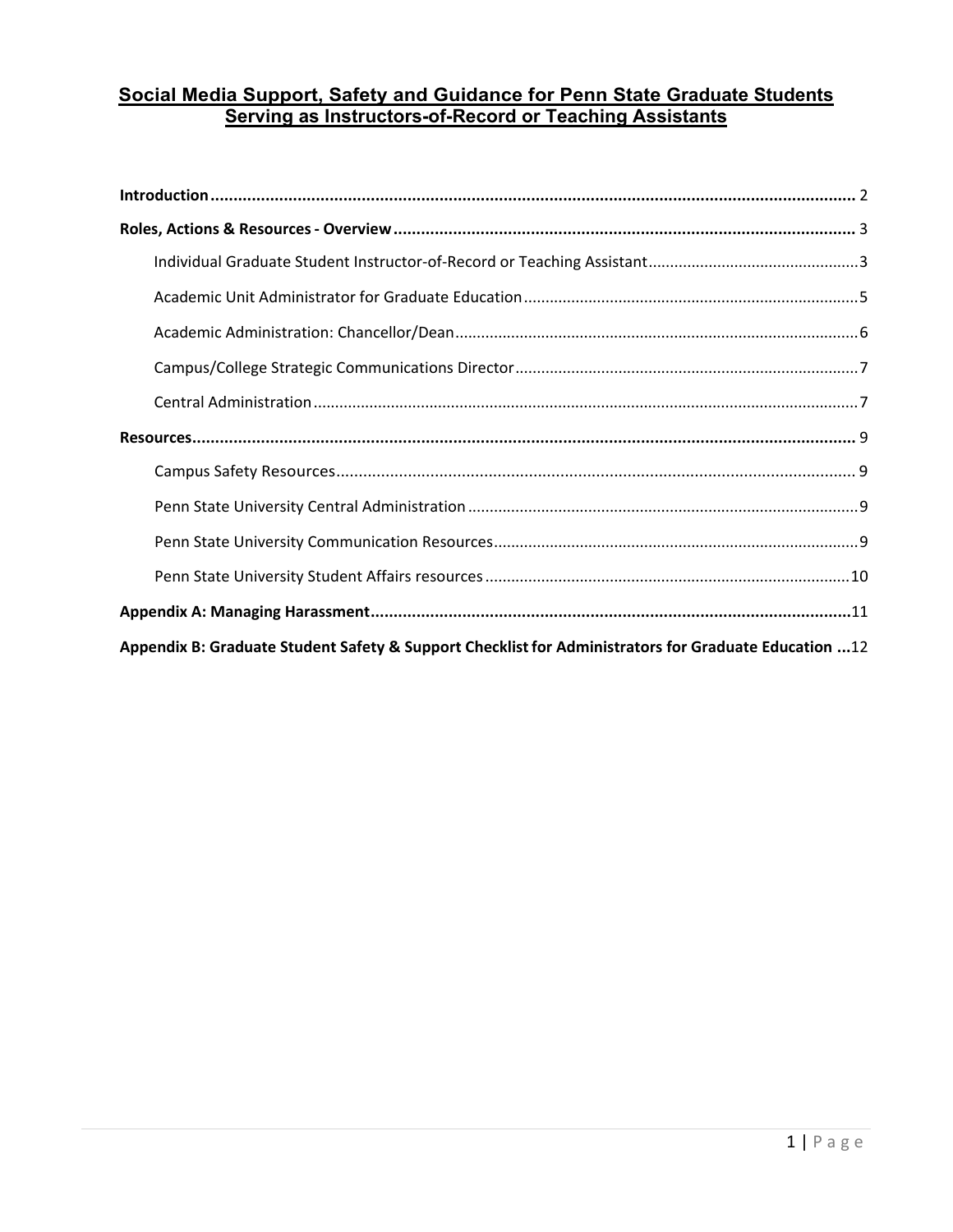# **INTRODUCTION**

 activities, and as a general means of engagement with internal and external communities. It is a resource that enables Penn State instructors to more fully participate and lead in a global society. Yet, as a University, we of our graduate student instructors-of-record (GSIR) and teaching assistants (TAs). With this in mind, we have worked to identify and develop resources of support and guidance for how best to manage concerns often related to the use of social media. This handbook is a reproduction of the Faculty Support Safety Guidance document developed by the University of Iowa, a best practice resource, that has been modified for use at Penn State by the Graduate School in collaboration with the Office of the Vice Provost for Faculty Affairs.<sup>[1](#page-1-0)</sup> Social media is increasingly integral to the daily operations of the University, its pedagogical and research recognize that this critical arena may sometimes present challenges to the well-being and perhaps even safety

 The handbook is designed to assist the Penn State community in responding to situations in which GSIR and TAs are targeted by individuals or groups outside of the University based on the content of the GSIR's and TA's and informs the colleges and campuses about resources available to assist individual graduate students serving scholarship, teaching, opinions, clinical care, and/or service. It addresses potential concerns in such situations as GSIR and TAs, academic unit executive officers, and other administrators.

 The foundation for this guide is the University's unwavering support for academic freedom and freedom of for the robust intellectual exchange on which the University's teaching and research missions depend. Thus, the targeting of scholars for their ideas or views may not only threaten harm to those individuals, but also strikes at and support for GSIR and TAs against the intimidation, harassment or injury that public discourse and the expression. Academic freedom for GSIR and TAs in teaching and research is essential to the University's educational mission. As described in policy<sup>[2](#page-1-1)</sup>, the University protects academic freedom, even with regard to controversial issues or ideas that may provoke disagreement in the public. Likewise, as citizens, graduate students enjoy strong protection for freedom of speech. Rooted in the Constitution, free expression is necessary the University's academic core. Through this handbook and other means, the University seeks to offer guidance expression of unpopular ideas may generate.

 This guide is "content neutral," meaning that it is designed to offer support for GSIR and TAs across a wide spectrum of views and areas of research. For example, it may be useful for GSIR and TAs who come under attack for their conclusions related to social issues, as well as for GSIR and TAs whose scientific methods are deemed controversial, such as the use of stem cells or animals in research.

 This guide focuses on threats, intimidation or harassment against GSIR and TAs from individuals unconnected to the University. For information about policies and procedures governing harassment committed by Penn State employees, students, and/or third parties interacting with Penn State employees or students on campus, please see Penn State policies, AD85 (Sexual and/or Gender-Based Harassment and Misconduct (Including Sexual [Harassment, Sexual Assault, Dating Violence, Domestic Violence, Stalking, and Related Inappropriate Conduct\)](https://policy.psu.edu/policies/ad85) and [AD91 \(Discrimination and Harassment and Related Inappropriate Conduct\).](https://policy.psu.edu/policies/ad91) For more information and guidance, contact Penn State's Affirmative Action Office.

Other [Penn State policies may be applicable.](https://policy.psu.edu/) Individual colleges, campuses and departments may also have protocols in place to address violence or harassment in the workplace.

<span id="page-1-0"></span> $1$  Permission for the reproduction and revision of Faculty Support Safety Guidance was granted by the University of Iowa.

<span id="page-1-1"></span><sup>2</sup> Policy **[AC64 Academic Freedom](https://policy.psu.edu/policies/ac64)**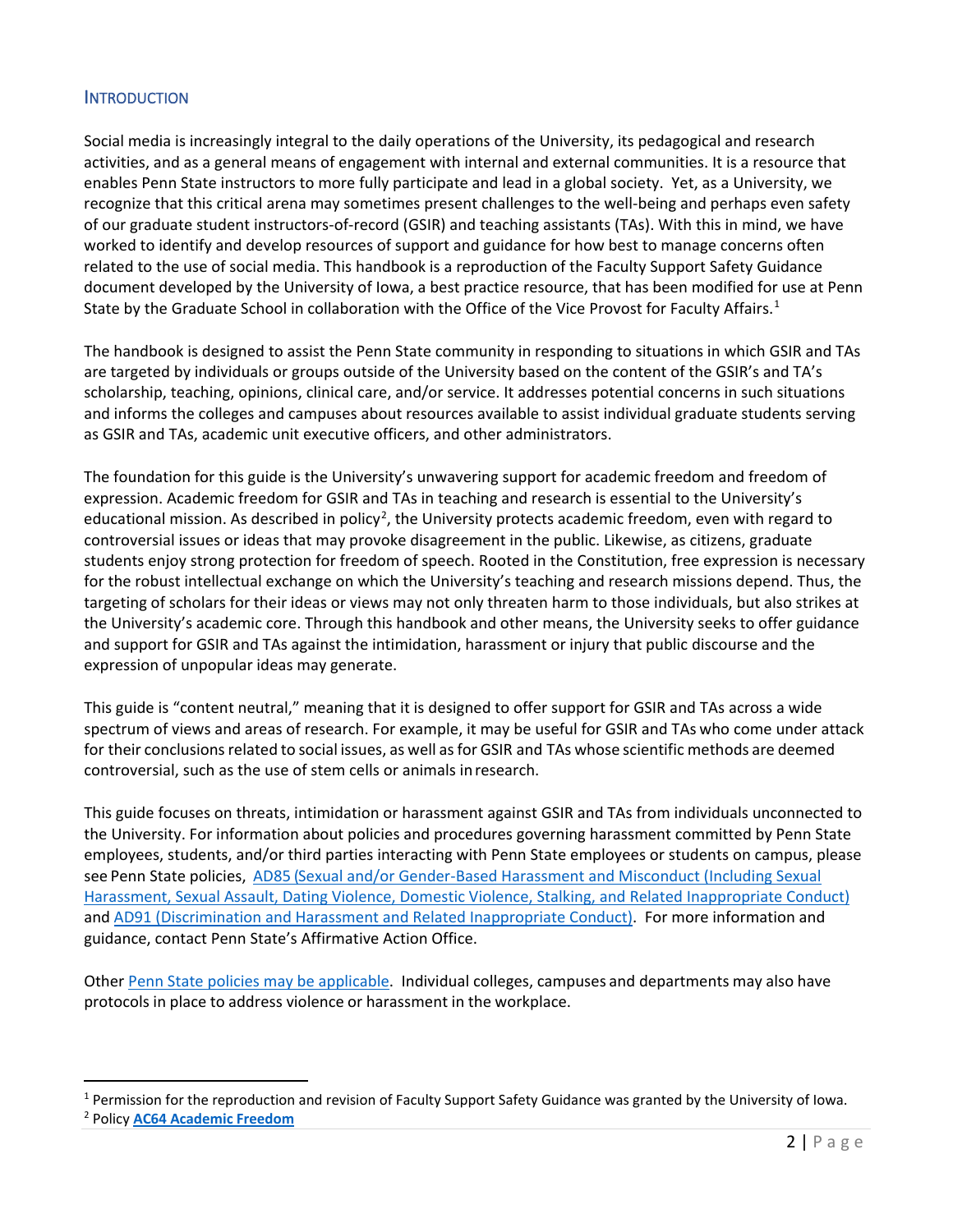# ROLES, ACTIONS AND RESOURCES – AN OVERVIEW

 In matters of safety and security, individual GSIR and TAs and faculty members are encouraged to make use of address any concerns that arise in the longer term. Numerous resources are also available to support academic University, college and campus resources to assist them in responding to an immediate situation, as well as to unit executive officers and academic administrators in responding to external attacks against Penn State GSIR and TAs when appropriate. Knowing about relevant resources and guidance in advance of a crisis will help our colleges and campuses respond more effectively when a situation requires immediate action.

Each situation is different, and we only offer guidance and resources, not prescribed procedure. The following chart offers suggestions for individuals at various levels in the University, including:

- Graduate Student Instructors of Record and Teaching Assistants
- • Academic Unit Administrator for Graduate Education (e.g., associate dean of graduate education, dean or chancellor)
- College or Campus Strategic Communications Director
- Unit Executive (Dean, Chancellor)

## Individual Graduate Student Instructor of Record or Teaching Assistant

 **Ensure your safety. Identify your primary concerns and seek out assistance. The following suggestions may be of use in your personal safety planning.** 

- If you believe your physical safety is at risk, immediately notify the police force in your home jurisdiction or call 911. For safety concerns on campus, contact [University Police](https://www.police.psu.edu/) or your local campus security office.
- necessary, your college or campus academic unit administrator for graduate educatio[n, o](https://hr.uiowa.edu/administrative-services/senior-hr-leadership-council-members)f the situation. unit might be able to support you. You do not need to manage this experience on your own. • Notify your graduate program head or Director of Graduate Studies / Professor-in-Charge and, if See the "Graduate Student Instructor of Record and Teaching Assistant Safety and Support Checklist for Academic Unit Administrator for Graduate Education" (Appendix B) for ways in which your academic
- Penn State **Behavioral Threat Management Team (BTMT)**. The BTMT is dedicated to the early identification, assessment, and management of incidents and behaviors that threaten the safety and well-being of the university community. BTMT staff members are trained to assess these kinds of • Consult directly or work with your academic unit administrator for graduate education to contact the situations and assist with coordinated responses, as needed. For example, the BTMT can coordinate with the Penn Stat[e University Police and Public Safety,](https://police.psu.edu/) provide tips about classroom safety and other on-campus safety resources.
- available by email at socialmediaoffice@psu.edu</u>. For more urgent matters, call the Office of Strategic • Consult with the University's Office of Social Media and Office of Strategic Communications. Guidance is Communications at 814-865-7517
- Consult the [University Police and Public Safety website](https://police.psu.edu/) for more information regarding on-campus safety, and local community police departments regarding off-campus safety.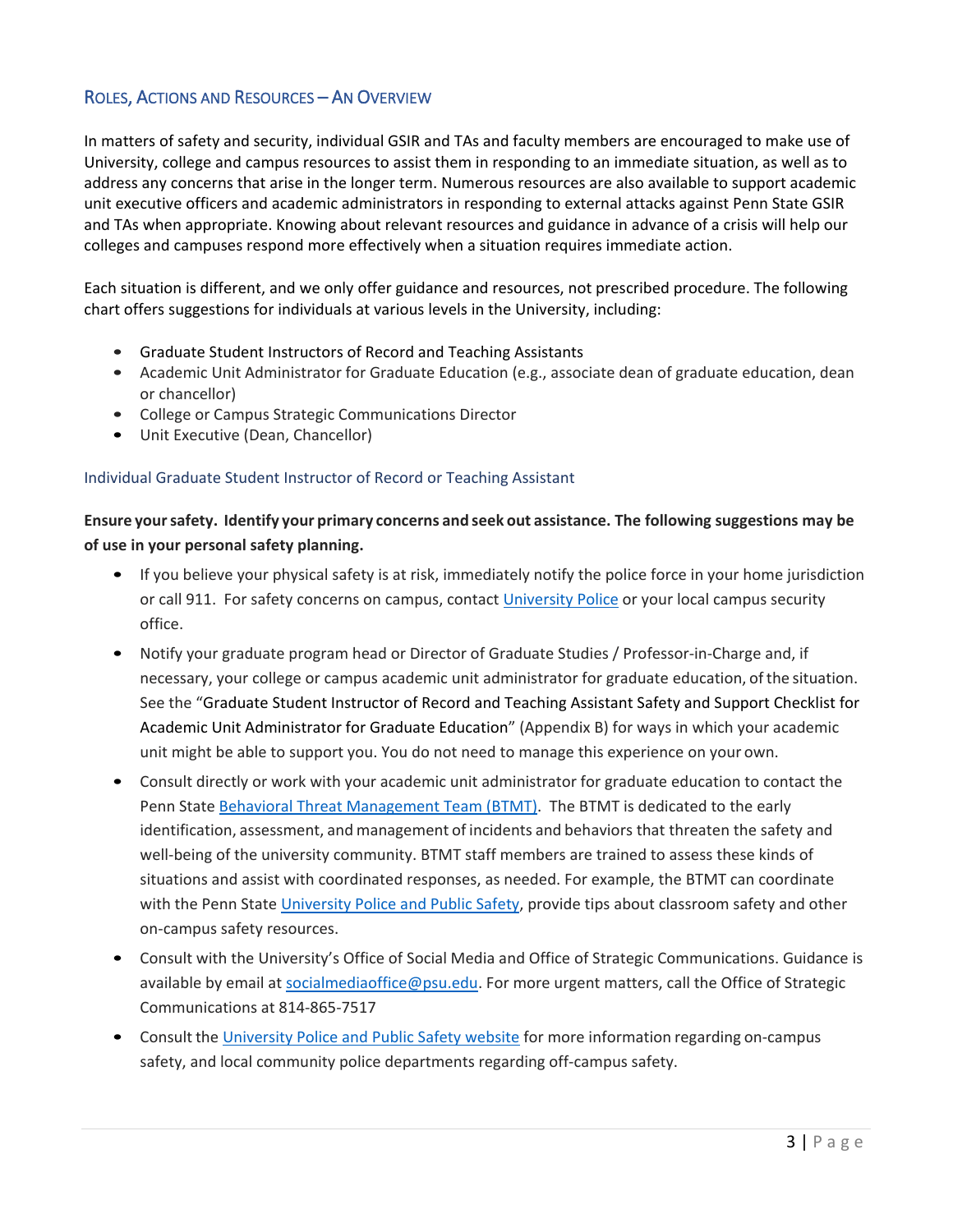- • If you believe the attackers know where you live and you are concerned about safety in your home, create a safety plan. Penn State University Police and Public Safety can assist you in assessing risk and planning accordingly.
- • If you are experiencing gender-based harassment and/or harassment that is sexual in nature, consult the [Office of Sexual Misconduct Prevention and Response](https://titleix.psu.edu/) or the Penn State University Affirmative Action [Office t](https://affirmativeaction.psu.edu/)o ensure that you are fully aware of your rights and resources. You can use the form [here](https://pennstate.qualtrics.com/jfe/form/SV_cMgjHLyVMsiK0BL) to report an incident of bias or discrimination.
- • Do not delete any messages, but you may want to disengage from reading all emails in your inbox, listening to all voice messages, etc. Preserved messages may be of use in identifying the harassers and pressing any relevant charges. Create a log to document and archive all threatening emails, tweets, Facebook posts, and phone messages. Consider asking a friend to monitor social and other media on your behalf and to keep you apprised of any developments or threats.
- banned, etc.). Document and screenshot all offending content before reporting it to the platform so that the content is archived. • Report harassing social media content to the social media platform. If the content is in violation of the platform's terms of service, it will be deleted and the author may be disciplined (e.g., suspended,

the content is archived.<br>Save screenshots of harassing or threatening social media posts to preserve as evidence in case the author deletes the original post.

- not to respond, you may also want to encourage your friends and colleagues to do the same. Review • Be cautious about responding to threatening emails, tweets, blog comments, etc. In most cases, it will be in your best interest not to respond. Although responding may seem like the right thing to do, it may only provide harassers with additional material and serve to prolong social media harassment. The University's Office of Social Media can help you determine whether and how to respond. If you choose "Managing Harassment" (Appendix A).
- • Protect your cyber-identity (e.g., cell phone, network access, social media).
	- o [Penn State Office of](https://security.psu.edu/) Information Security can be of assistance. See Penn State Office of [Information Security](https://security.psu.edu/) for guidance.
- • Consult with your academic unit administrator for graduate education and your unit executive (dean/chancellor) for assistance in responding to the situation. For example, you may want to consider preparing a concise message to articulate your position in your own words and distribute to colleagues as a form of reputation management. Should you get media requests related to the incident, the Office of Strategic Communications can be of assistance in deciding whether/how to respond.
- resources available to all graduate students. If there is an emergency situation after hours, contact the • Reach out to friends and develop a support system. Counseling and Psychological Services provides 24/7 Penn State Crisis Line at 1-877-229-6400.
- • Know that you are not alone as an academic who has experienced this type of harassment. Several scholars have written about the coordinated and systemic patterns of attack against scholars and faculty members. Connect with others who have gone through similar situations to decrease your isolation and learn from their experience. For more information, contact the Office of the Vice Provost for Faculty Affairs at [vpfa@psu.edu.](mailto:vpfa@psu.edu)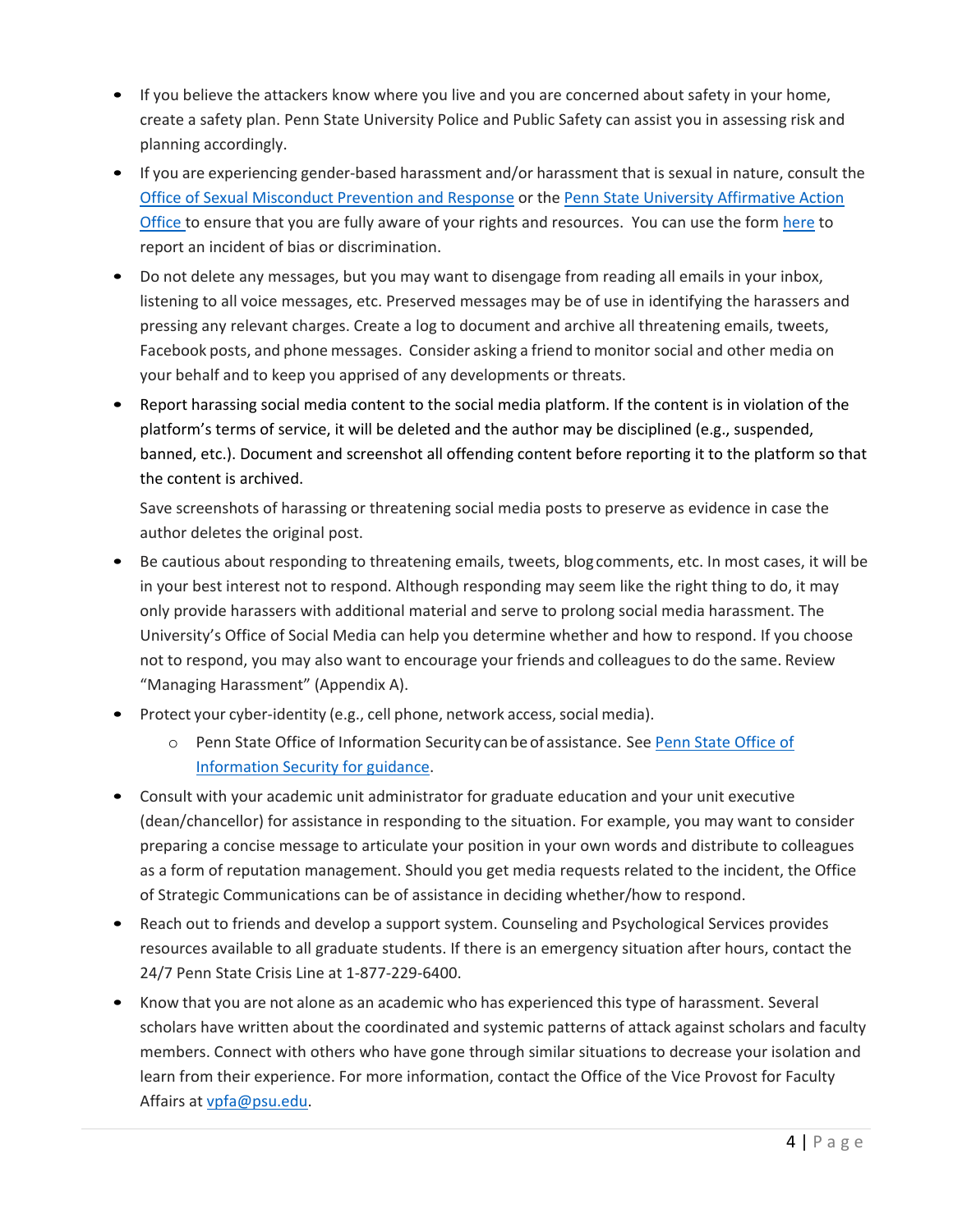• Consult with your adviser and graduate program head if you feel this attack has affected your progress toward degree.

## Academic Unit Administrator for Graduate Education

- • Contact the GSIR or TA as soon as you become aware of threatening or intimidating behavior against them. Meet with them to offer support in the initial days of the incident and review the "Graduate Student Instructor of Record and Teaching Assistant Safety and Support Checklist for Academic Unit Administrators for Graduate Education" (Appendix B) to ensure the GSIR or TA is aware of campus resources.
- • Before all else, work with the GSIR or TA to address their on-campus and off-campus safety and security concerns. Be aware that the identity of the GSIR or TA may influence their individualized needs (e.g., parental status, graduate program, minoritized identity). Refer the GSIR or TA to appropriate campus resources or, with the GSIR's or TA's consent, reach out to such resources as appropriate to address whatever issues the GSIR or TA identifies.
- • It is possible that social media and phone intimidation and harassment will be received by multiple offices. Inform the unit administrative staff on a need-to-know basis. Ensure that unit staff members whose responsibilities may include answering harassing phone calls are supported and informed about strategies for being on the front line (e.g., a script or template response, instructions for preserving phone messages to aid future investigations). The communications director for the college or campus can help with messaging.
- of the situation on a need-to-know basis and be mindful that all email communication may be subject to • Stay in communication with the dean/chancellor's office to ensure a coordinated response. Share details request via subpoena or other legal process.
- • Consider the well-being of the rest of the unit faculty, staff, and students (e.g., co-authors, graduate assistants, front-line staff). Consult with the threatened GSIR or TA about what and how to share information with the department. If possible, bring people together to discuss the situation, the department's actions, and available support resources.
- • Facilitate the physical movement of assigned classrooms and/or workspace if feasible, and if the affected GSIR or TA requests it.
- • Facilitate the removal of the GSIR or TA's direct contact information from department or college communications office – if the affected GSIR or TA requests it. webpages and the University directory, in collaboration with human resources and the college/campus
- origin), consult with the Affirmative Action Office and Office of the Vice Provost for Educational Equity to counsel the GSIR or TA about their options and explore additional support and resources for the GSIR or • If the attacks are identity-based (e.g., harassment based on gender, race, sexual identity, country of TA and others in the unit who share their identity (e.g., students, colleagues, staff).
- • After addressing the GSIR and TA's safety and security concerns, keep in mind the potential effect of this event on their academic career and time to degree. Connecting the GSIR or TA with other scholars who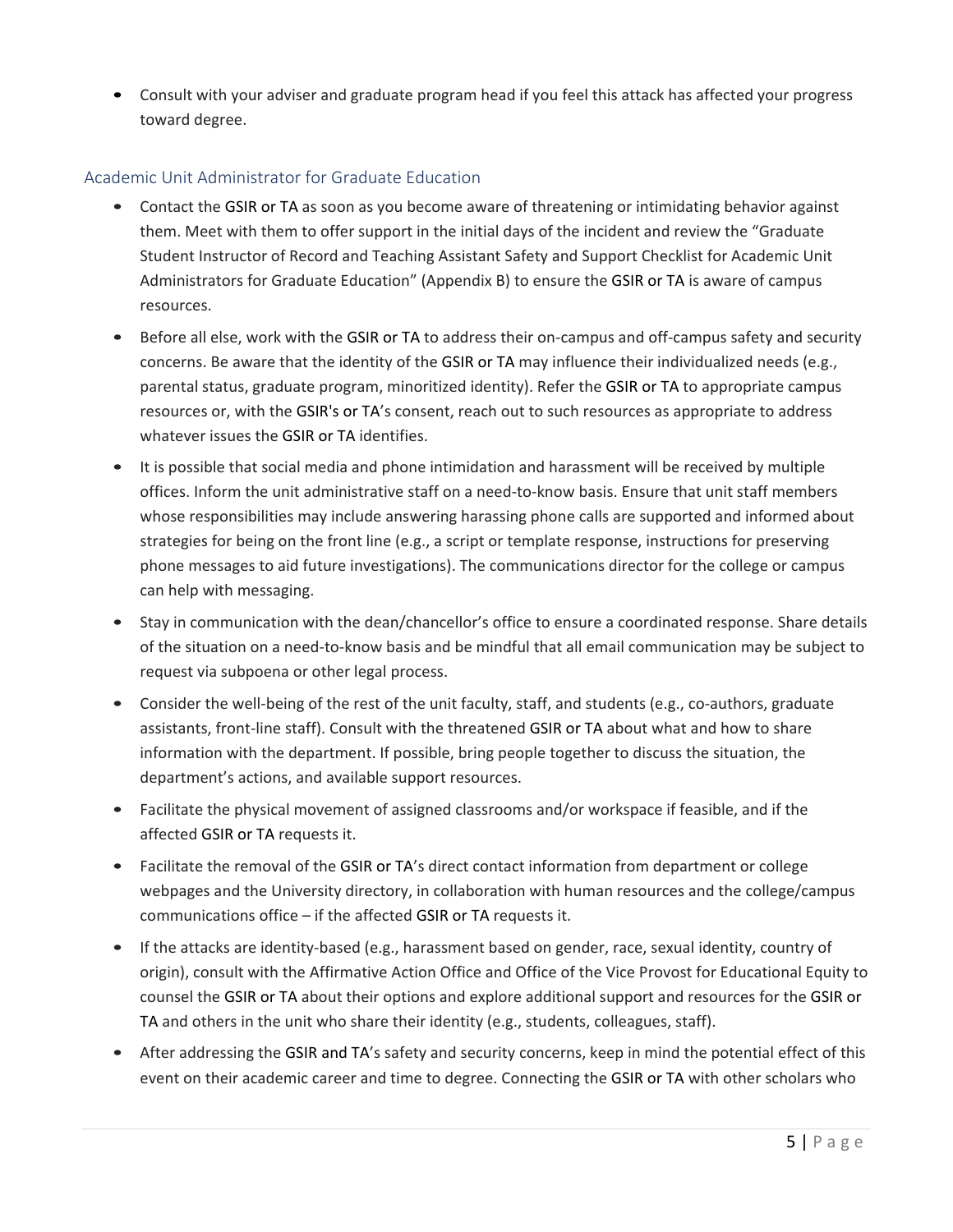have experienced similar attacks may be useful to contextualize the events within their broader academic goals and experiences.

- Discuss issues of academic freedom in regular forums (e.g., faculty meetings, student seminars), including attention to ways that external forces may attempt to silence scholars through social media attacks and the resources available to respond when or if attacks occur.
- If you become the target of the harassment, consult with the dean's/chancellor's office and refer to the strategies recommended for faculty members (Social Media Support an Resources for Penn State [Faculty\)](https://sites.psu.edu/academicaffairs/files/2020/09/Social-Media-Support-and-Resources-for-Penn-State-Faculty_09-17-20.pdf) to ensure your own safety.

# Academic Administration: Chancellor/Dean

- understand that engaging in a dialogue on social media can sometimes make matters worse. Each • While our first instinct may be to respond and defend with a rebuttal online, it's important to situation should be evaluated on its own. Consult with the campus/college communicator and the Office of Strategic Communications before responding.
- student safety, and the development of learning environments in which difficult issues are discussed • If a response is warranted, the leadership message should defend academic freedom, the importance of and dissected. Work with the campus/college Director of Communication and/or Office of Strategic Communications to develop a message that emphasizes [University values,](https://universityethics.psu.edu/penn-state-values) draws on best-practice examples from other campuses, and addresses potential concerns of multiple constituents (e.g., faculty, alumni, legislators, donors, students).
- • Consider developing and/or publicizing academic protocols for dealing with internal threats and harassment (e.g., from students, patients). Provide training opportunities and resources for academic faculty, students, and staff. For more information, see Penn Stat[e AD85, the University's Anti-](https://policy.psu.edu/policies/ad85)[Harassment policy.](https://policy.psu.edu/policies/ad85)
- reputation or is likely to generate media attention, call the Office of Strategic Communications at 814- 865-7517 to discuss the matter and communications strategy to mitigate its impact. • If the issue is growing and is likely to have an impact on your unit's or the University's broader
- • If a crisis emerges, consult with the targeted individual to share how you would like to publicly handle the crisis and discuss any concerns they might have. Involve the individual's academic unit administrator for graduate education in crisis management conversations to ensure that efforts are coordinated.
- • Support the academic unit administrator for graduate education in working with the targeted individual Assistant Safety and Support Checklist for Academic Unit Administrators for Graduate Education (Appendix B) to ensure that the targeted GSIR's and TA's immediate and longer-term needs are by offering assistance and resources. See the Graduate Student Instructor of Record and Teaching addressed.
- • Inform the dean's/chancellor's office staff on a need-to-know basis. It is likely that social media and phone harassment will be directed at multiple offices. Informing all relevant individuals in the dean's office will strengthen the college's ability to engage in a coordinated response. Ensure that dean's/chancellor's office staff members whose responsibilities may include answering harassing phone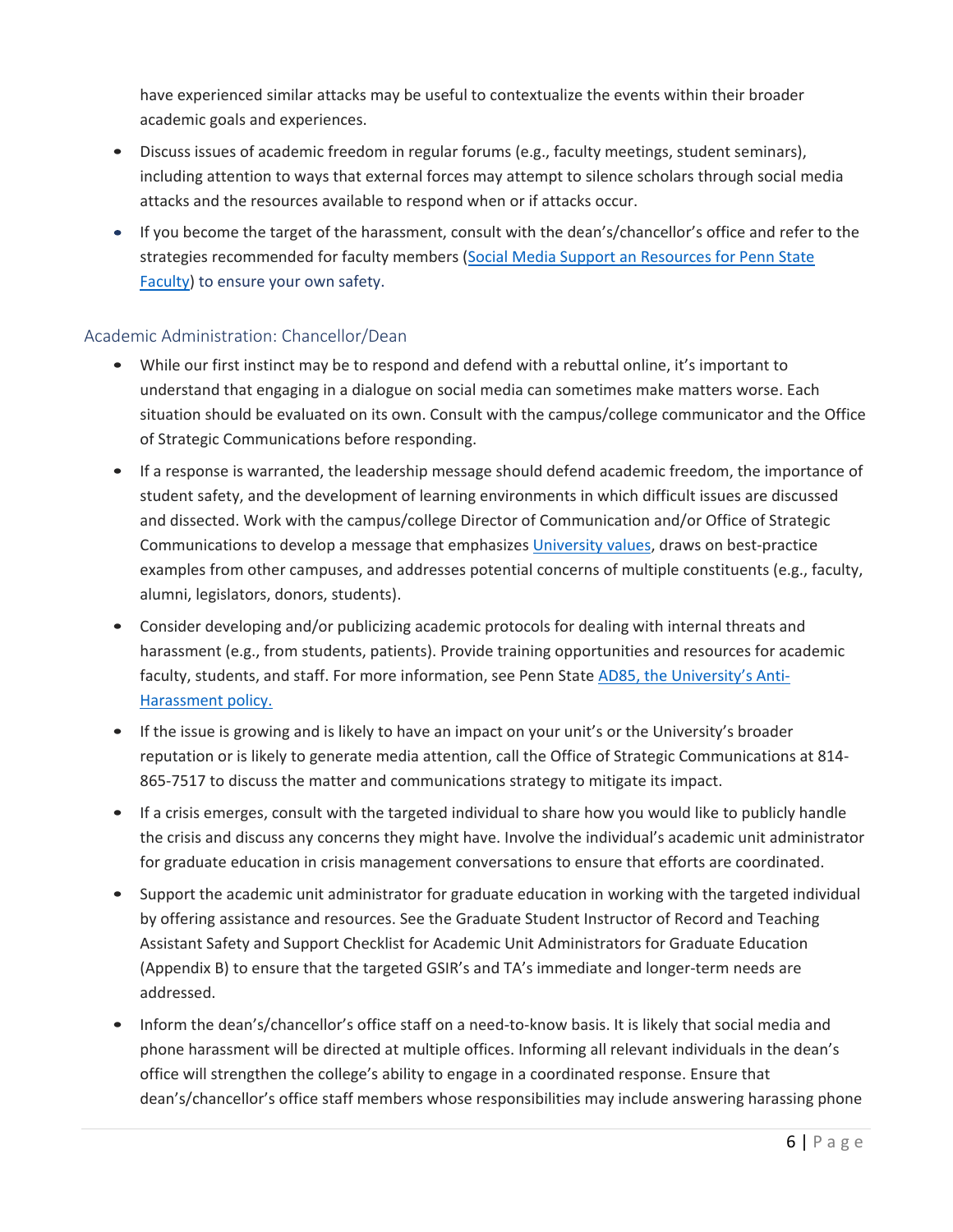calls are supported and informed about strategies for being on the front line (e.g., a script or template response, instructions for preserving phone messages to aid future investigations).

- Alumni Relations, Admissions, Career Services, etc., so they can respond with the appropriate messages. • Consider informing other offices/staff members who may field phone calls, including the Development,
- identity and/or research area under attack (e.g., LGBTQ students, if the GSIR's or TA's sexual identity is students, if the GSIR's or TA's country of origin is the focus) may also be experiencing trauma because of • Depending on the nature of the attacks, be aware that students, staff, and faculty who share the under attack; students of color, if the GSIR's or TA's racial/ethnic identity is the focus; international this incident. Consult with the Affirmative Action Office and Office of the Vice Provost of Educational Equity, the Penn State University Employee Assistance Program, the Multicultural Resource Center, Paul Robeson Cultural Center, the Center for Sexual and Gender Diversity, the Gender Equity Center, and/or Counseling and Psychological Services to arrange for support services for students and staff in the college/campus.

# Campus/College Strategic Communications Director

- • Inform the dean/chancellor if you become aware that a GSIR's or TA's name has shown up in a social informed of ongoing mentions throughout the crisis management process. media post that may contain a threat or intimidating/harassing content. Keep the dean/chancellor
- • In close consultation with the Office of Strategic Communications, provide support for the GSIR or TA being targeted, including tips on if and how they should respond, managing their professional and the Office of Strategic Communications. personal reputation, and reviewing Managing Harassment (Appendix A). Discuss all media inquiries with
- Work with the dean's/chancellor's office and other campus spokespeople to coordinate information sharing on a need-to-know basis and to coordinate a consistent message (e.g., phone scripts for frontline staff answering aggressive callers).
- • Consult with academic faculty, staff, students, and administrators about the potential impact of speaking with the media. Have faculty staff, students, and administrators refer media inquiries to the college/campus communications office or the University's Office of Strategic Communications.
- • Provide assistance to the unit executive with crafting a leadership message that defends academic freedom, emphasizes University values, and addresses potential concerns of multiple constituents (e.g., faculty, alumni, legislators, donors, students).

# Central Administration

# Office of the Provost

 • Establish open communication with the affected GSIR's or TA's dean/chancellor and request updates, as needed, on the situation.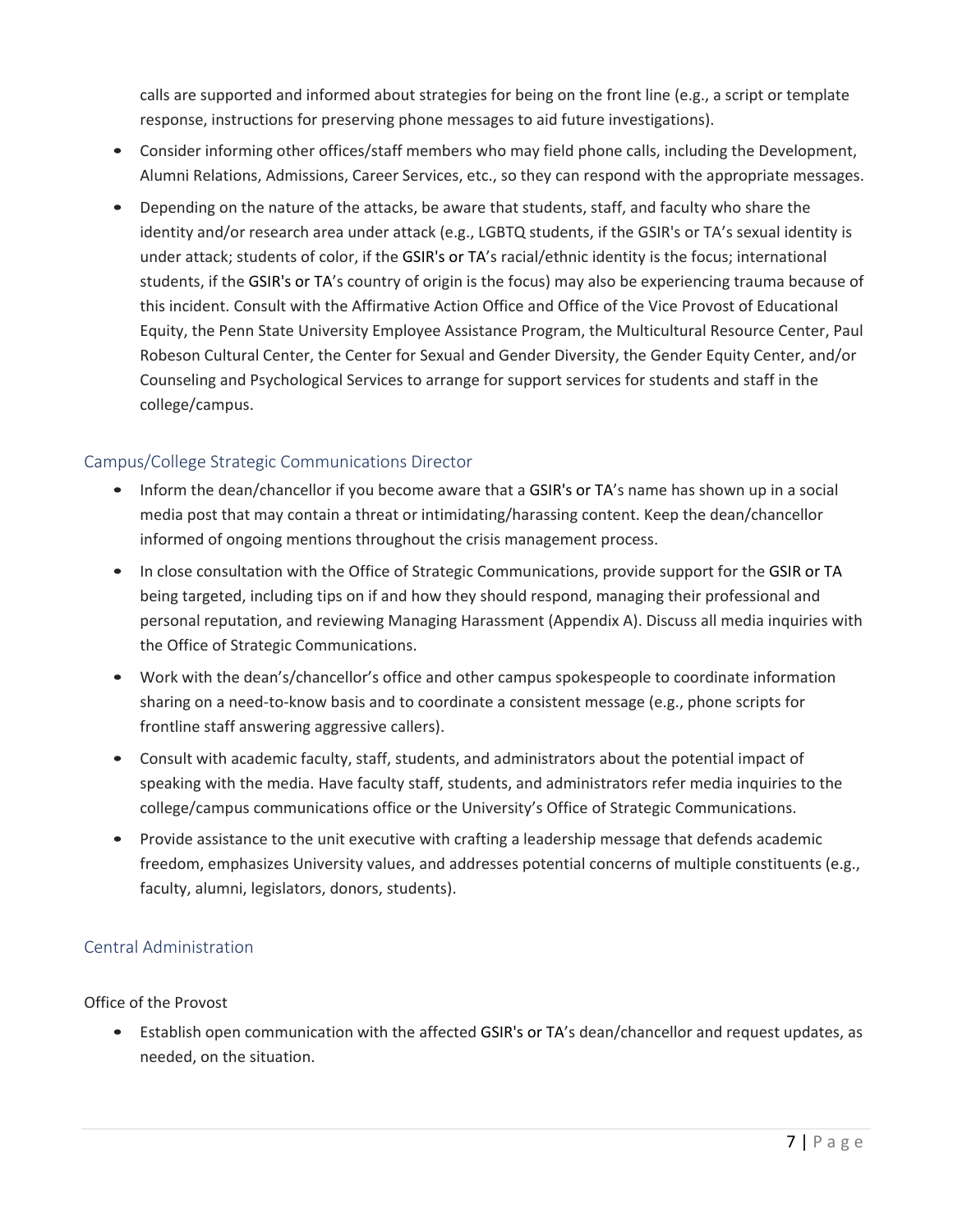- • Reach out to the targeted GSIR or TA, reiterating the University's commitment to academic freedom as appropriate, and encouraging the GSIR or TA to consult with their department chair for support and assistance.
- • Provide tools and training for the academic unit administrator for graduate education to use when developing immediate- and longer-term response plans.
- rather than comment on the GSIR or TA's scholarship. • In consultation with the Office of the President and Office of Strategic Communications, issue a statement (as appropriate) asserting the importance of academic freedom and committing to the safety and well-being of GSIRs and TAs. The statement should emphasize the University's mission and values

Office of the President

 University GSIRs and TAs. • Maintain consistent communication with the Office of the Provost and work together, as appropriate, to issue a statement asserting the importance of free speech, academic freedom, and the safety of

Office of Educational Equity

- personalized attacks on the GSIR's or TA's identity and/or diversity-related scholarship or teaching. • Provide resources and support to the GSIR and TA and department when the attack includes
- are similar to the targeted GSIR or TA. • Coordinate or provide student support services, especially for students whose identities and/or interests
- • Establish consistent communication with the Office of Provost and consult on issuing a statement of support, as appropriate.

The Graduate School

 • Provide support and assistance to the individual GSIR or TA, faculty members, academic administration, and the broader unit via collaboration with the Office of the Vice Provost for Faculty Affairs, Penn State BTMT and CAPS.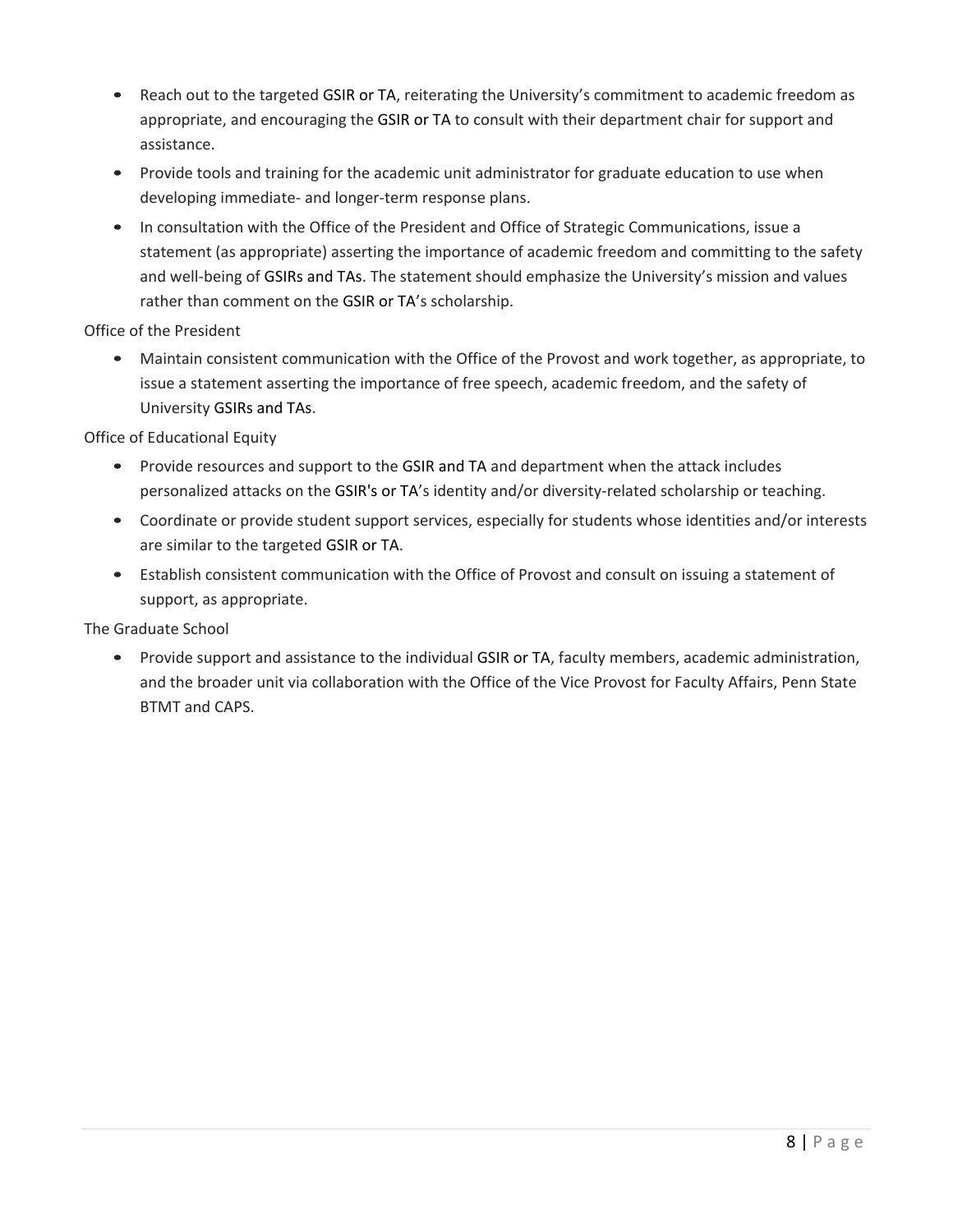## **RESOURCES**

The following offices are available to assist during crisis management and also to provide longer-term guidance and programs.

### **[Campus Safety Resources](https://police.psu.edu/campus-safety-resources)**

University Police Victim Resource Officer — University Police can provide you with advice and help you to find the programs and services that might be of assistance to you. Contact[: Det. Vicki Litzinger-](mailto:vja104@psu.edu) 814-863- 0823.

 **[Centre Safe \(formerly "Centre County Women's Resource Center"\)](http://www.ccwrc.org/)** — Provides services for people who have experienced domestic and/or sexual violence. Phone: (814) 234-5050.

### **Penn State University Central Administration**

*Office of the Executive Vice President and Provost*  201 Old Main University Park, PA 16802 Phone: 814-865-2505 <https://provost.psu.edu/contact/>

 Email: [graddeansoffice@psu.edu](mailto:graddeansoffice@psu.edu) *The Graduate School*  211 Kern Graduate Building Phone: 814-865-2516

#### *Office of General Counsel*

Email: eus18@psu.edu The Pennsylvania State University 227 West Beaver Avenue Suite 507 State College, PA 16801 Phone: 814-867-4088

#### **Penn State Communication Resources**

#### *Office of Strategic Communications*

401 James Elliott Building 120 South Burrowes Street State College, PA 16801 Phone: 814-865-7517 <https://strategiccommunications.psu.edu/contact>

# *Office of Social Media*

Phone: 814-865-7517 Email: [socialmediaoffice@psu.edu](mailto:socialmediaoffice@psu.edu)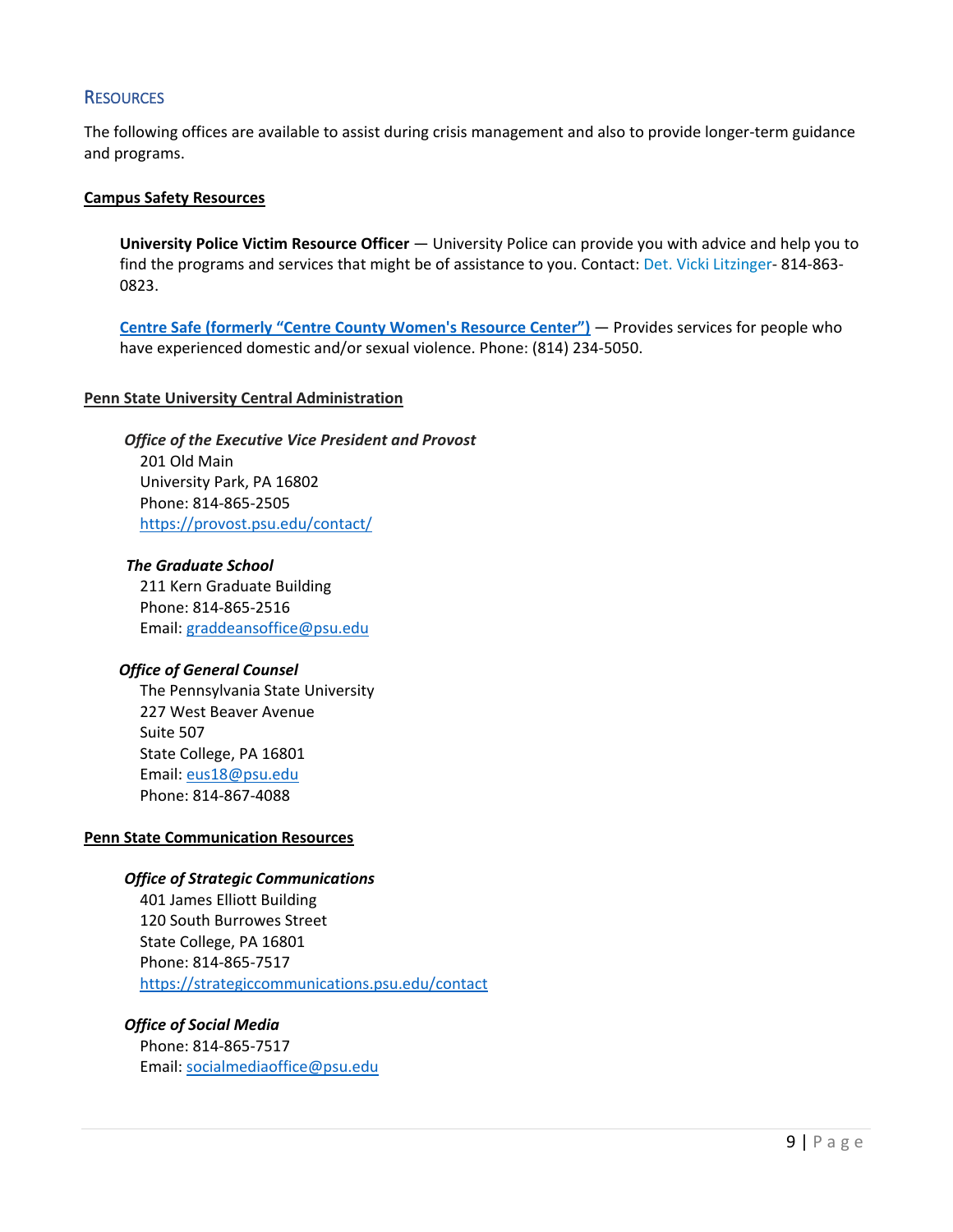### **Penn State Student Affairs Resources**

## *Counseling and Psychological Services*

501 Student Health Center University Park, PA 16802 *Immediate Assistance 24 Hours a Day* 

- 24/7 Penn State Crisis Line: 877-229-6400
- 24/7 Crisis Text Line: Text "LIONS" to 741741

Phone: 814-863-0395

Email: :

Web: https://studentaffairs.psu.edu/counseling

### *Multicultural Resource Center*

Email: MRC@psu.edu Phone 814-865-1773 Web: <u>http://equity.psu.edu/mrc</u> 220 Grange Building University Park, PA 16802

### *Paul Robeson Cultural Center*

Web: https://studentaffairs.psu.edu/cultural 21 HUB-Robeson Center University Park, PA 16802 Phone: 814-865-3776 Email: [prcc@psu.edu](mailto:prcc@psu.edu) 

#### *Center for Sexual and Gender Diversity*

LL011 HUB-Robeson Center University Park, PA 16802 Phone: 814-863-1248 Email: [lgbtq@psu.edu](mailto:lgbtq@psu.edu)  Web: <https://studentaffairs.psu.edu/csgd>

### *Gender Equity Center*

Web: https://studentaffairs.psu.edu/genderequity 204 Boucke Building University Park, PA 16802 Phone: 814-863-2027 Email: [genderequity@psu.edu](mailto:genderequity@psu.edu)  Web:  $\frac{https://studentaffairs.psu.edu/genderequity}{10 | P a g e}$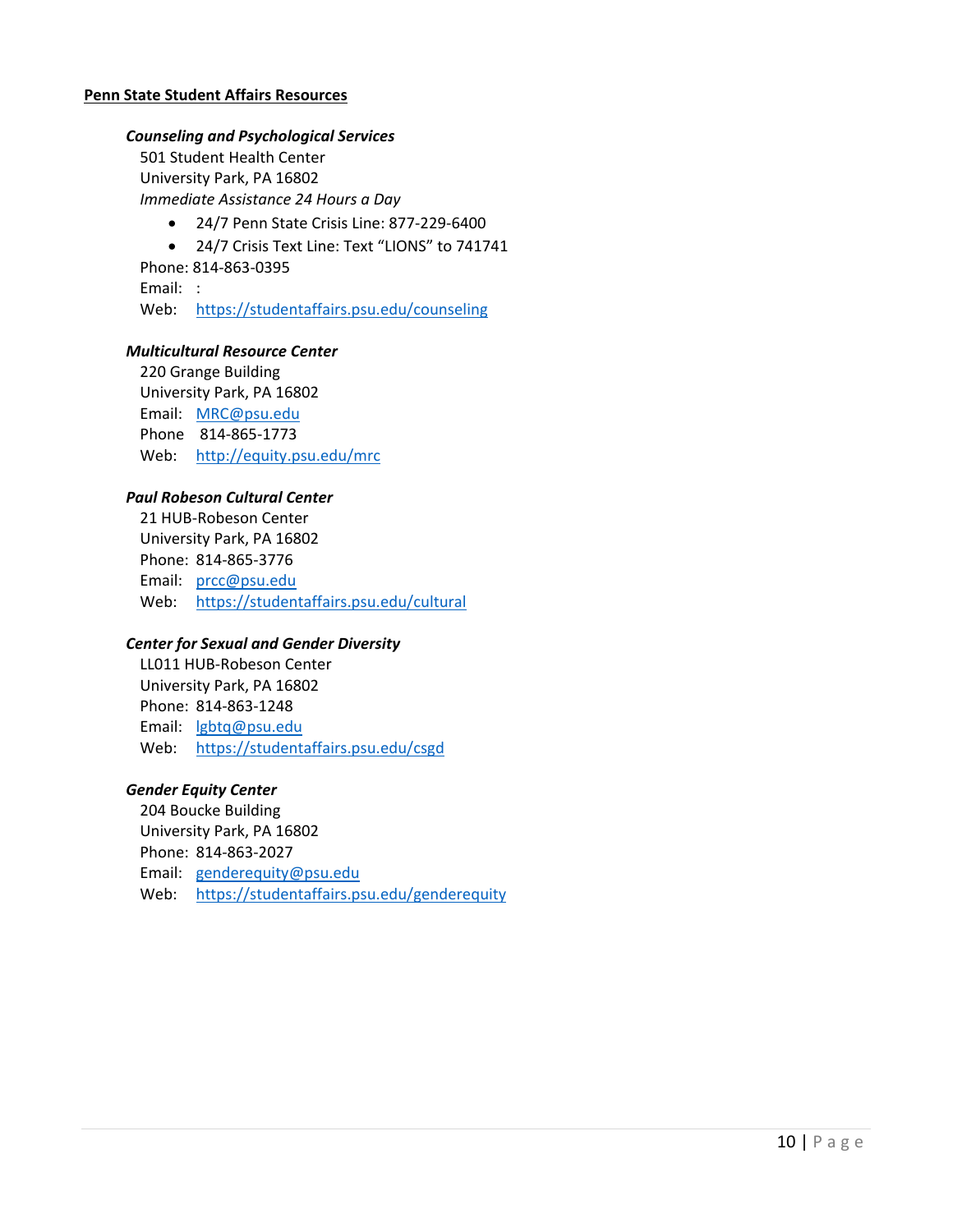# APPENDIX A: MANAGING HARASSMENT\*

 online harassment can be challenging, even scary if the harassment becomes threatening. The University's According to a [2017 survey by the Pew Research Center,](http://www.pewinternet.org/2017/07/11/online-harassment-2017/) 41 percent of adults report being the subject of harassing behavior online, and 66 percent have witnessed harassing behavior directed at others. Responding to Office of Strategic Communications recommends the following options.

- 1. **Ignore them.** The goal of social media agitators (commonly referred to as trolls) is to elicit a response. The good news is that even the most persistent trolls typically move on if you ignore them long enough.
- 2. **Block them.** Several social media platforms allow you to selectively prevent others from following you, seeing your posts, or commenting on your content. Please note that when you block someone, they are typically notified of the block and may choose to criticize you on their own channels.
- so. For instance, responding to Twitter attacks with a reply on Twitter may not be the best strategy. 3. **Respond.** If someone is sharing misinformation about you or your work, consider sharing a brief response to correct the falsehoods. This will likely result in additional posts from the harassing party, but it does give you a platform to set the record straight. It's highly recommended that you consult with the Office of Strategic Communications in determining whether to respond and the best avenue for doing
- 4. **Record and report.** If you feel at all threatened, contact the proper authorities and keep a record of the hostile or threatening posts. Take and save screenshots in case you need to file a police report or take legal action.

For more information or questions concerning your experience on social media, please contact:

- Christie Clancy, manager, social media, at 814-865-3477 or [cmc214@psu.edu,](mailto:cmc214@psu.edu) or
- Wyatt DuBois, assistant director, news and media relations, at 814-865-3202 o[r wyatt@psu.edu.](mailto:wyatt@psu.edu)

\*Managing Harassment, [https://osc.uiowa.edu/managing-harassment,](https://osc.uiowa.edu/managing-harassment) retrieved from University of Iowa (September 17, 2019) and modified for use by the Office of the Vice Provost for Faculty Affairs, Penn State University.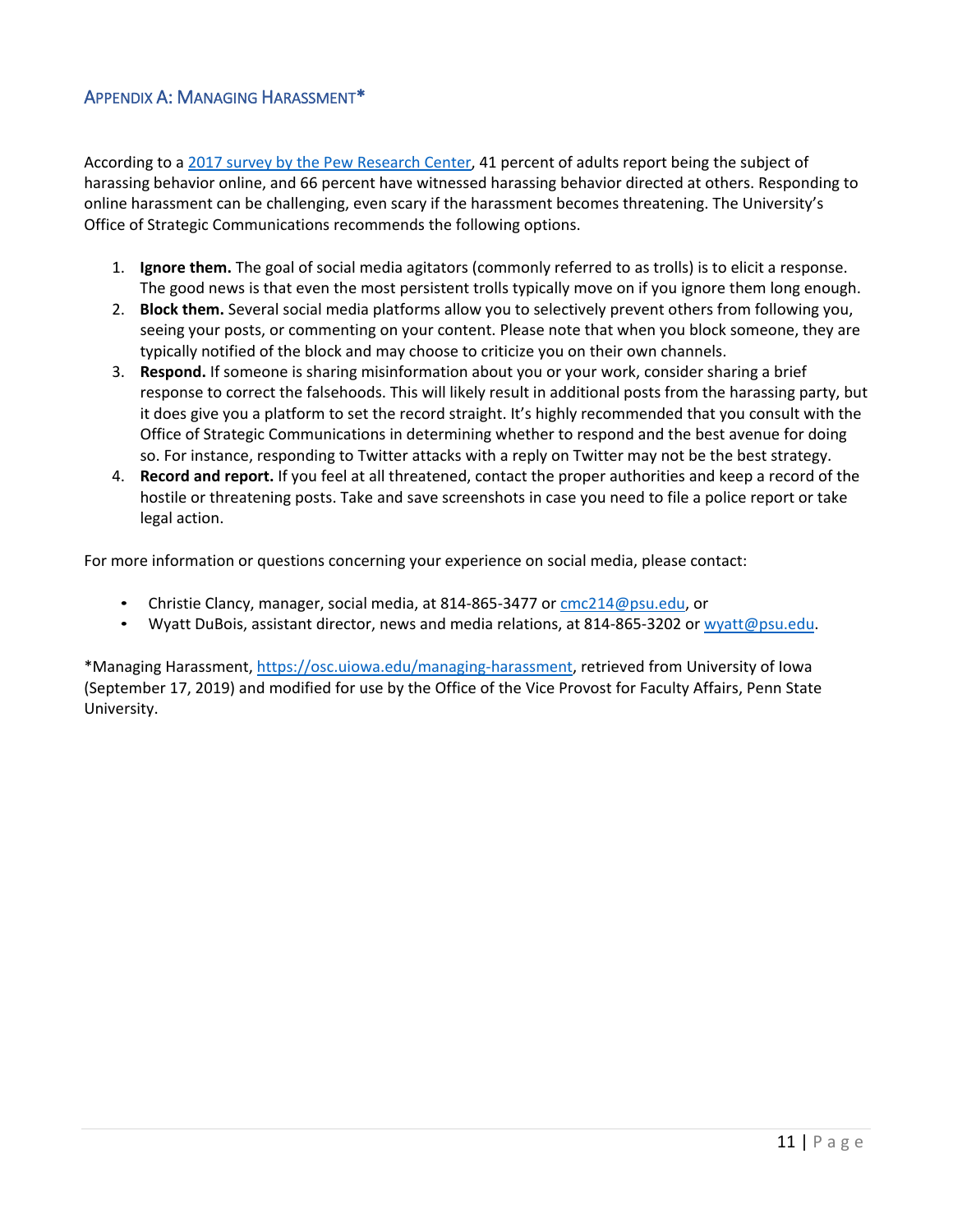# APPENDIX B: GRADUATE STUDENT INSTRUCTOR OF RECORD AND TEACHING ASSISTANT SAFETY AND SUPPORT CHECKLIST FOR ACADEMIC UNIT ADMINISTRATORS FOR GRADUATE EDUCATION

 This checklist helps academic unit administrator for graduate education and other administrators to address graduate student instructor-of-record (GSIR) or teaching assistant (TA) is targeted for their ideas or views. The academic unit administrator for graduate education and/or their designee may use this checklist when meeting information as possible during these interactions to limit the number of times the GSIR or TA has to retell the this type of meeting, please refer the GSIR or TA to the dean/chancellor's office for follow-up. possible concerns and provide resources in the immediate and longer-term aftermath of a crisis in which a with the GSIR or TA to gather information and create a safety plan. It may be useful to capture as much story. If it is not possible for the academic unit administrator for graduate education or designee to engage in

## **What is the nature of the harassment? When did it begin? How has it changed since it began?**

### **In what environment(s) is the harassment occurring (check all that apply)?**

| $\Box$ Email         | $\Box$ Voice messages left on campus phones  |
|----------------------|----------------------------------------------|
| $\Box$ Social media  | $\Box$ On-campus stalking                    |
| $\Box$ In the        | $\Box$ Via media requests                    |
| classroom            | $\Box$ Harassment of family members/children |
| $\Box$ In the office | $\Box$ Other                                 |
| $\Box$ At home       |                                              |

 **What is the** GSIR or TA**'s greatest concern?**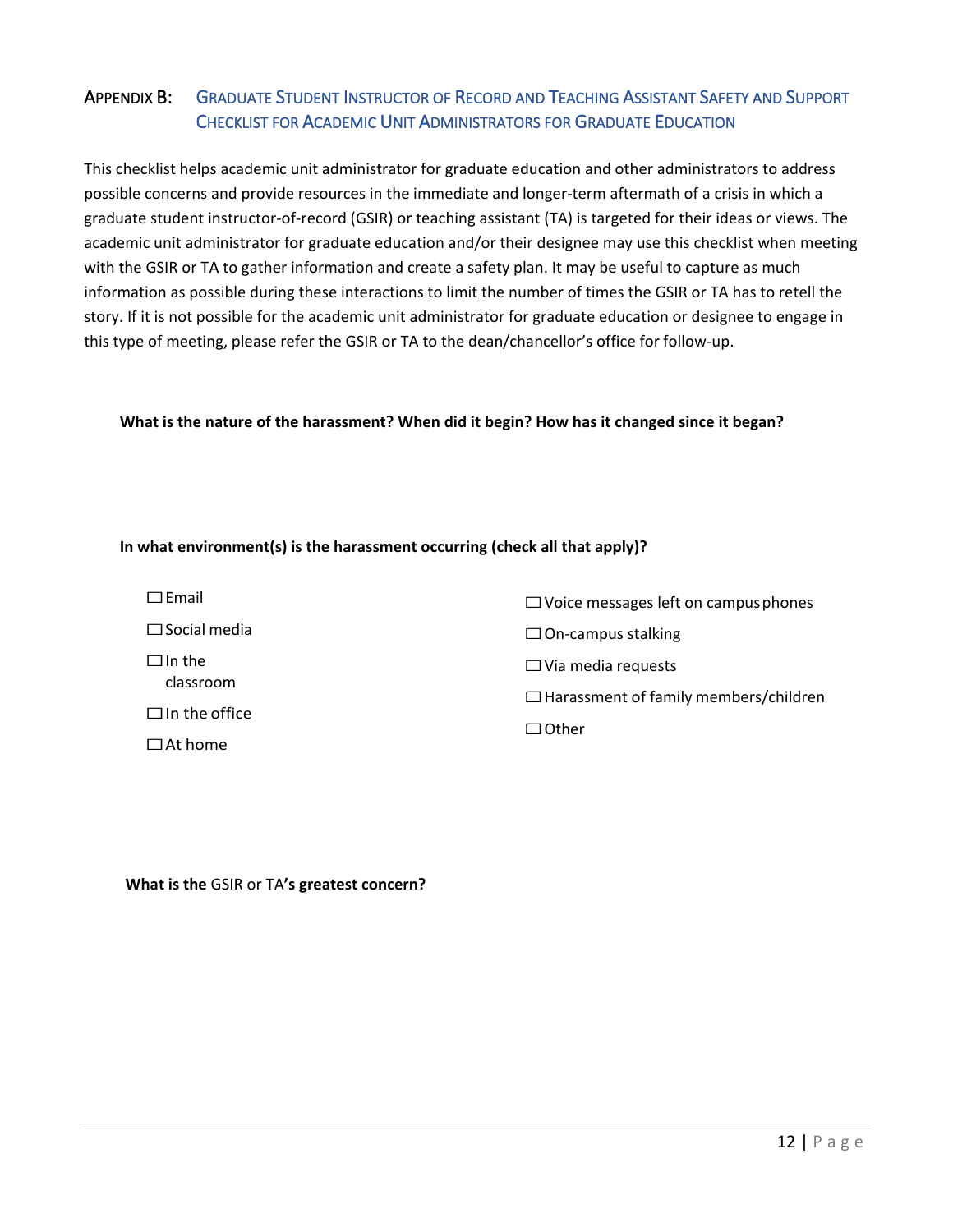## Resources and Referrals

 Depending on the type and location of the threat, and the identity of the GSIR or TA, offer unit support to implement the following, as directed by the graduate student instructor-of-record (GSIR) or teaching assistant (TA):

| □      | Engage with the Behavioral Threat Management Team (BTMT) about on-<br>campus safety resources. The BTMT is available to do an initial assessment over<br>the phone or in person with the academic unit administrator for graduate<br>education or individual GSIR or TA.                                                                             | <b>Behavioral Threat</b><br><b>Management Team</b>                        |
|--------|------------------------------------------------------------------------------------------------------------------------------------------------------------------------------------------------------------------------------------------------------------------------------------------------------------------------------------------------------|---------------------------------------------------------------------------|
| П      | Report harassing social media content to the social media platform. If the<br>content is in violation of the platform's terms of service, it will be deleted and<br>the author may be disciplined (e.g., suspended, banned) Document and<br>screenshot all offending content before reporting it to the platform so that<br>the content is archived. | Each platform has various<br>ways to report violations<br>of their terms. |
| 0      | A representative of University Police and Public Safety serves as a member of<br>the Behavioral Threat Management Team and can also be contacted directly to<br>arrange for safety planning and/or to investigate violent threats.                                                                                                                   | <b>University Police and</b><br><b>Public Safety</b>                      |
| $\Box$ | If needed and if feasible, arrange for relocation of the classroom(s) and office of Academic administration<br>the GSIR or TA, including technology (e.g., computer, printer, internet). Remove<br>the new room numbers from public listings (e.g., directory).                                                                                      |                                                                           |
| 0      | If the threats are of a sexual nature or gender-based, consult the Affirmative<br><b>Action Office</b>                                                                                                                                                                                                                                               | <b>Affirmative Action Office</b>                                          |